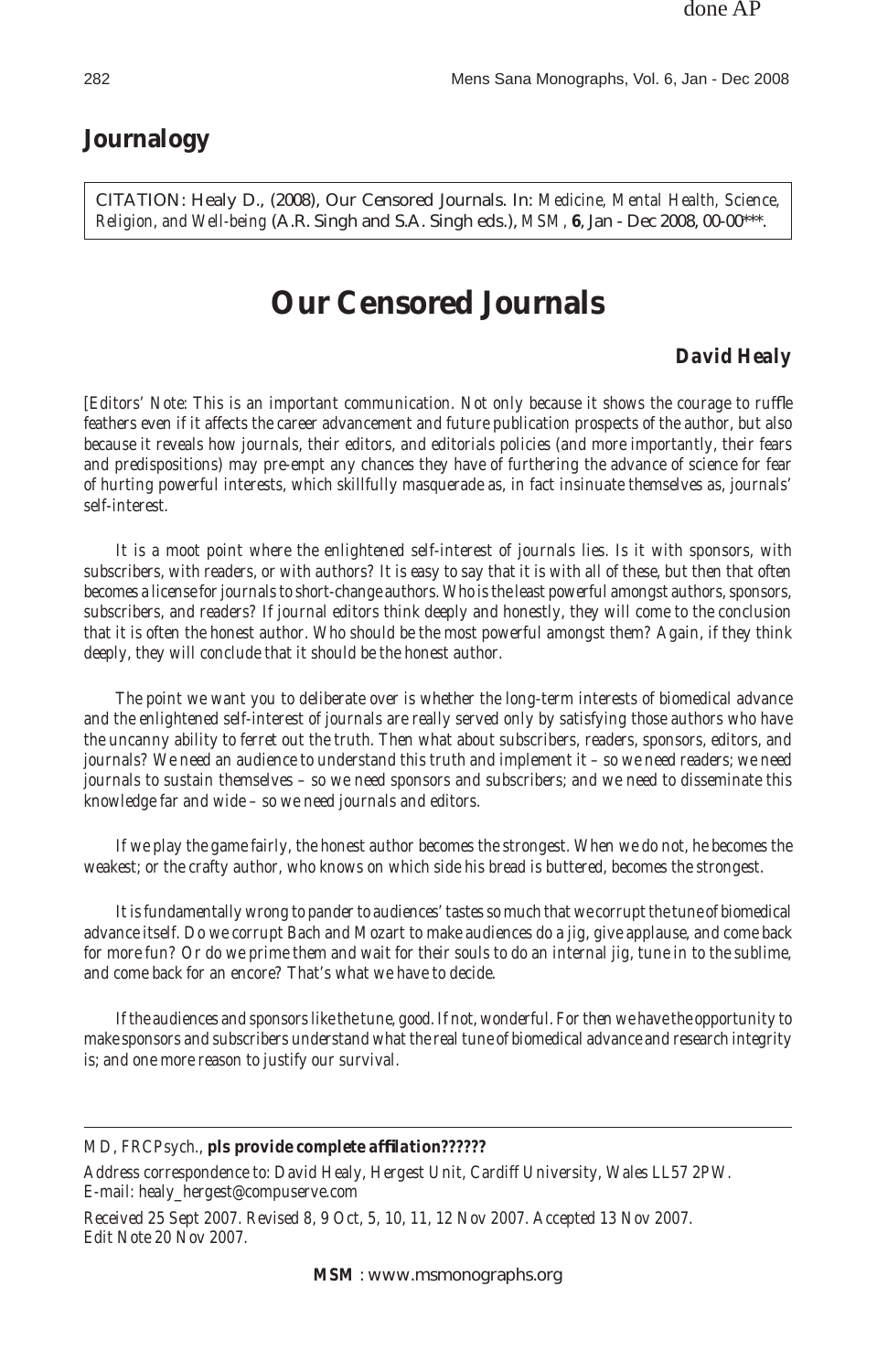*Finally, a clarification. The purpose of publishing this is not to criticize fellow journals. It is only to highlight how we, knowingly or unknowingly, get involved in activities which may not serve the cause for which we are primarily here – that of furthering biomedical advance. Equally importantly, it may not even serve our own long-term enlightened self-interest.]*

#### *ABSTRACT*

*When an article is rejected by a medical journal, the standard assumption is that the article is unsound or there is something wrong with the author. Alternatively, it may have been because the journal editor was concerned about the consequences should the article be published. This article seeks to inform discussion by providing a series of instances in which editorial concerns about the consequences to journals may have counted for more than any assessment about the truth-value of the article or the motives of its authors. This claim is based on the fact that different journals may treat exactly the same article in an entirely different fashion; some issues appear to be taboo in certain journals, no matter who the author, and there is a series of explicit communications from editors that publication has been held up by their legal departments.*

**Key Words:** *Data access, Fundamental attributional eerror, Ghostwriting, Legal suits*

## **Introduction**

Leemon McHenry's review of *Let Them Eat Prozac* in this journal (McHenry, 2007), with its accompanying editorial introduction and the author's account of the difficulties he faced in getting this review published, raises the question of self-censorship in medical journals (http://www.msmonographs.org/article. asp?issn=0973-1229;year=2007;volume=5;issue=1;spage=228;epage=232; aulast=McHenry).

The *New England Journal of Medicine* had originally accepted the review but, months later, changed their mind. The letter of acceptance was arguably a contract and McHenry might have considered suing for breach of academic freedom; instead he chose to send the review to the *Journal of Medical Ethics*, who accepted the review but whose legal advisors then counseled against publication for fear of libel, even though a review of the book had appeared in a sister journal, the *British Medical Journal*.

On publication of McHenry's review, the issue was taken up on the WAME listserve, where initial contributions focused on the qualities of the review and the book rather than on the dilemmas facing medical editors. This article outlines 14 sets of editorial decisions, in roughly historical order, that make it difficult to believe that the only factors involved in editorial decisions center on the article or idiosyncrasies of an author.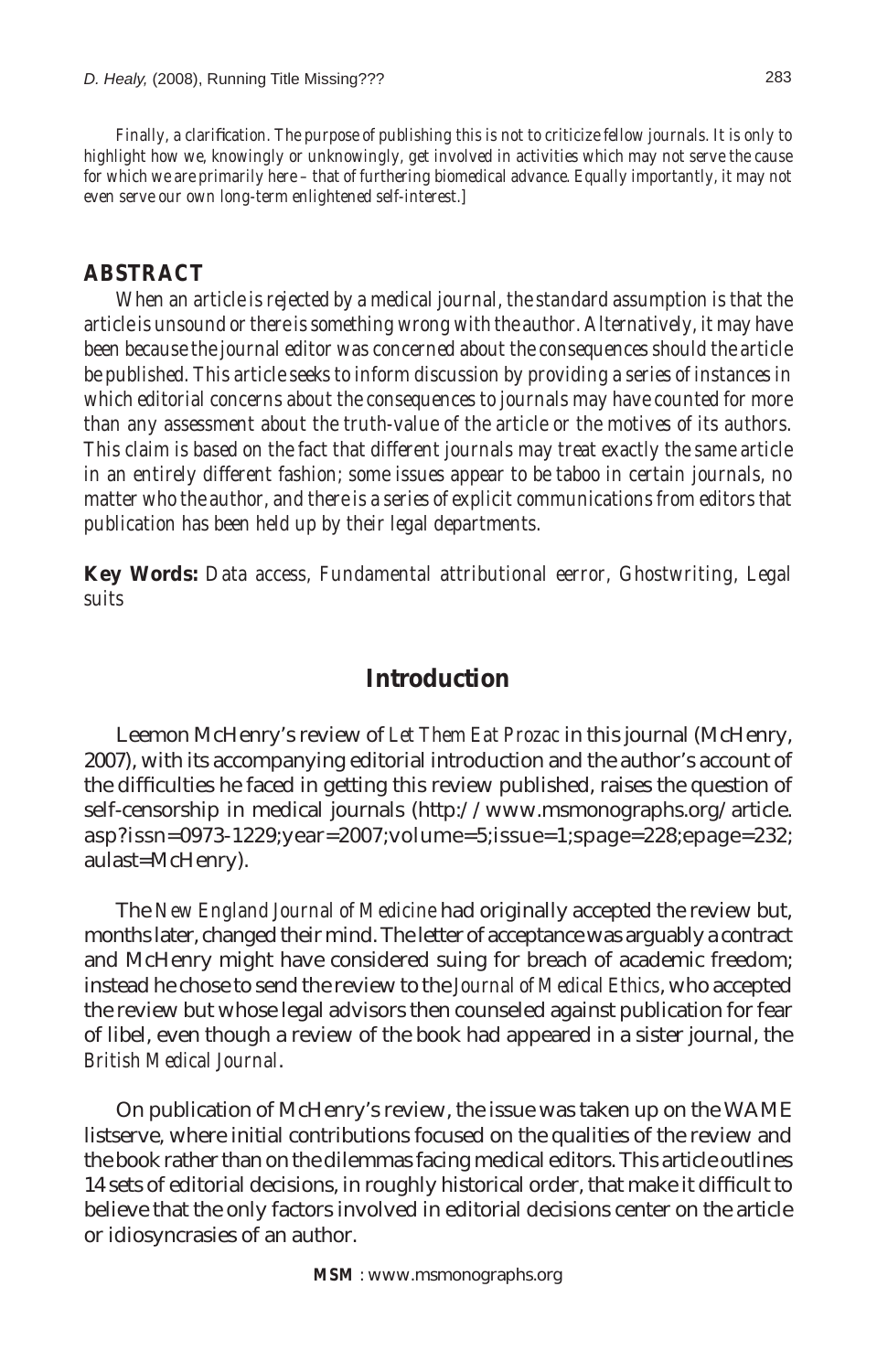### **Fourteen Editorial Decisions**

#### **1. A Mystery**

In 1999, having agreed to testify medico-legally, I became aware of documents shedding light on the propensity of the selective serotonin reuptake inhibiting (SSRI) antidepressant Prozac (fluoxetine), to trigger suicidality and of the company's efforts to avoid giving warning of the risk. The documents were in the public domain but few were aware of their existence (Healy, 2004). My immediate thought was to write an article outlining the material for the *BMJ*.

When the question of Prozac-induced suicide was first raised in 1990, and the first legal actions had been filed against the company, the *BMJ* had carried an article with a company-only authorship line that, despite demonstrating a 1.9-fold increased risk of a suicidal act on Prozac compared to placebo, was widely spun as evidence that there was no risk from the treatment (Beasley *et al*., 1991). This article drew an intriguing response from a professor of psychiatry: "The *BMJ* is a journal of distinction and, dare I say it, perhaps also of some innocence. At a time when in the United States the manufacturer of fluoxetine is facing litigation, the corporate defense attorneys will be pleased by the journal having published a piece authored wholly by the manufacturer's employees"(Oswald, 1991).

Perhaps because of this criticism, the *BMJ*'s response to my submission was encouraging. The editor suggested reframing the article for the education and debate section of the journal. A revised article was sent to a reviewer, who was apparently not told that it was an education and debate article about company behavior rather than an evidence-based assessment of the case for Prozac-induced suicidality. The reviewer suggested that the article had not established the case for treatment-induced problems – which, in fact, it had never attempted to do. The editor rejected the piece on this basis. Mystified at the mismatching messages, I appealed but in vain, with the editor in a phone call stating that no matter what revisions I made, nothing would be published. (All correspondence is available on www.healyprozac.com.) (Healy, 2004).

This article was published unaltered in the *International Journal of Risk and Safety in Medicine*, whose editor, Graham Dukes, commented that: "It seems to me your approach is original and fair…. I have not seen the issues of litigation, regulation, and patents juxtaposed in this way before…. I agree entirely from my own experience with many of your comments; there are some striking examples of companies tenaciously hanging on to a profitable and patented drug despite evidence that it is doing more harm than good. Their motives are a mixture of opportunism and genuine belief that the product is being wrongly accused. I also agree with your remarks about the failure of the present overall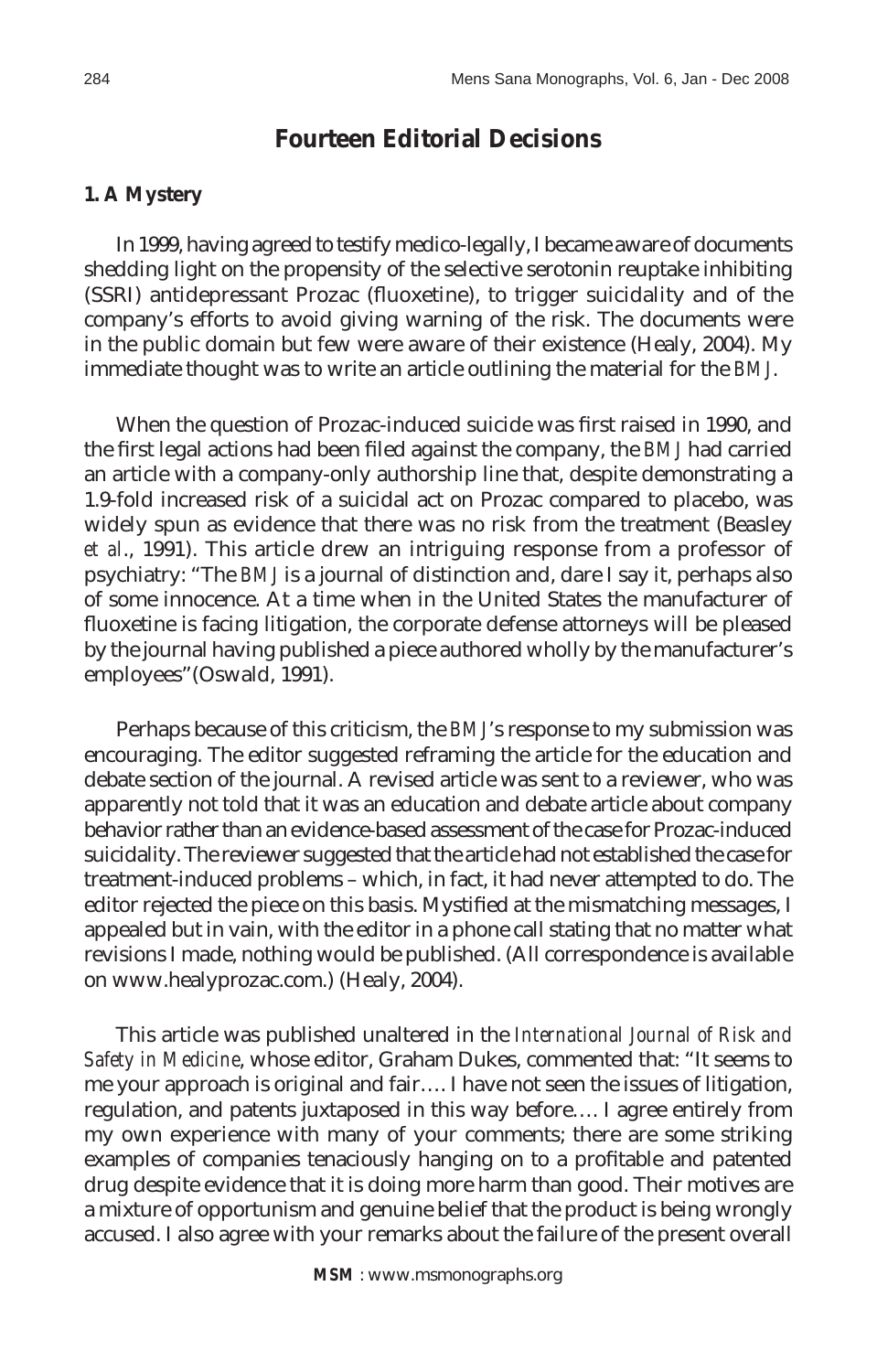research approach to elicit a reliable picture of adverse effects and the sometimes unrealistic defenses put up by industry when their products are the subject of injury litigation" (quoted with permission). The article was given guest editorial status to emphasize its message (Healy, 1999a). A closely overlapping article appeared in the *Bulletin of Medical Ethics* (Healy 1999b).

### **2. Deepening Astonishment**

A year later, having conducted a blind and randomized trial in healthy volunteers, in which two volunteers had become suicidal on an SSRI, I again contacted the *BMJ* about a submission but was told there was no point submitting the article. My assessment of the situation suggested seeking publication, instead, in a journal whose editors had previously worked within the pharmaceutical industry, on the basis that this background would make them less, rather than more, nervous about offending industry. The paper was reviewed and rapidly published (Healy, 2000a).

### **3. Financial Consequences**

A further article published in the *Hastings Center Reports* (Healy, 2000b) made the case that most trials run by industry are marketing, rather than scientific, exercises; that articles, even in the best journals, are increasingly being ghostwritten; and that key data are suppressed. It transpired that Eli Lilly, the makers of Prozac, were the biggest single private donors to the Hastings Center. They withdrew their funding (Elliott and Chambers, 2004). The Hastings Center, in a possibly unprecedented step, sought to defuse the crisis by having the already published article re-reviewed. The re-review stated that all the points Healy made were valid – Healy's only problem was in not going far enough in criticizing industry practices (Elliott and Chambers, 2004).

### **4. When Nervous**

Subsequently, I submitted a data-driven article to the *British Journal of Psychiatry* on ghostwriting, whose key finding was that a majority of the articles dealing with pharmaceutical products in our leading journals are likely to be ghostwritten. This journal usually has two peer reviewers. In this case the journal used at least five reviewers and had the revised article re-reviewed. The article was subsequently referred to the legal department of the journal and the copyeditors for the journal spent a great deal of time working on the final version (Healy and Cattell, 2003).

### **5, 6, 7, and 8. Fiduciary Responsibility?**

Around this time, a much smaller journal *Contemporary Psychology* requested a review of Joseph Glenmullen's *Prozac Backlash* (2000). The review outlined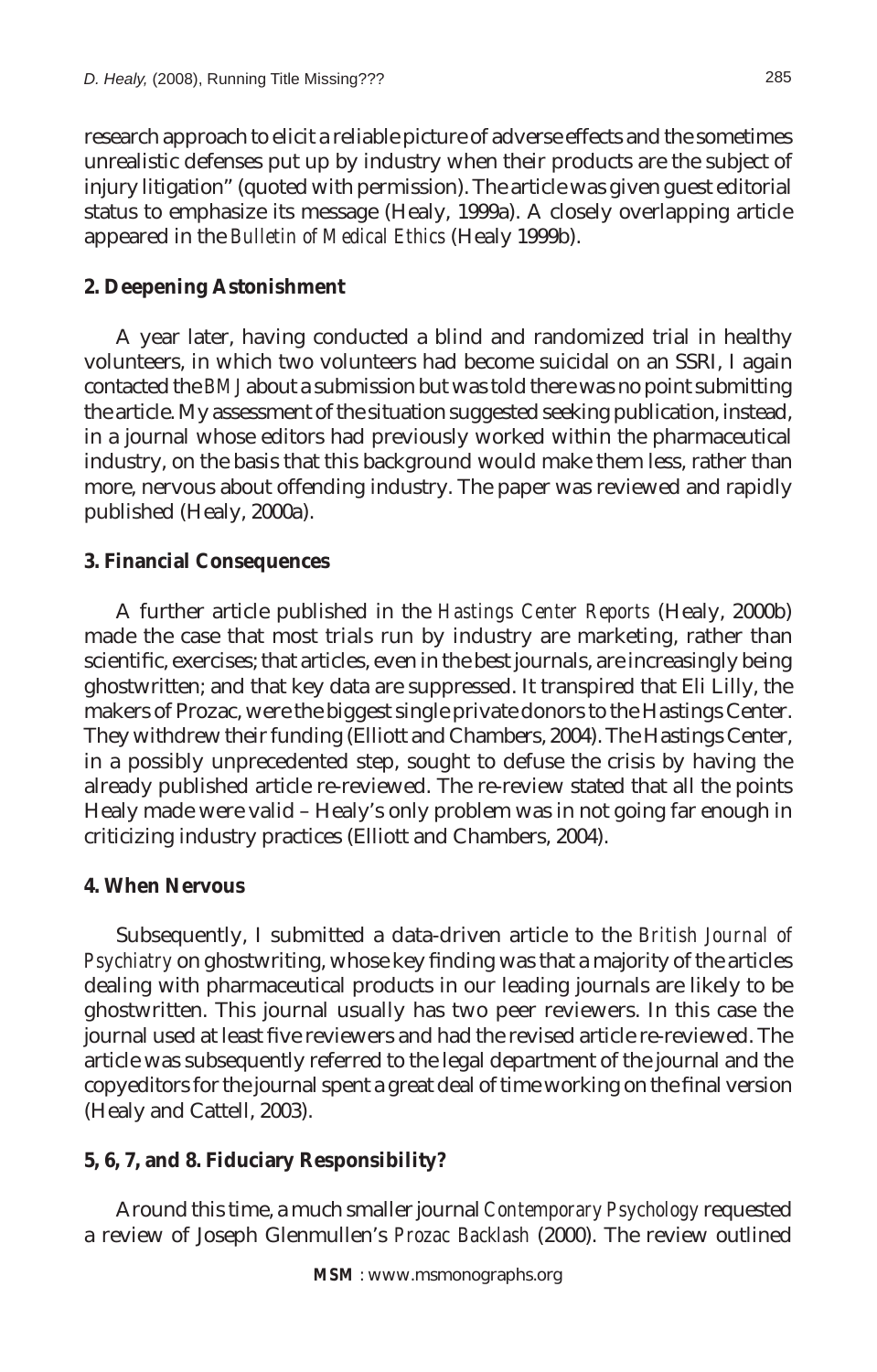the key points being made by the book, without endorsing the position of the author. It added that I was in possession of five highly critical reviews of the book by distinguished American psychiatrists, with accompanying documentation showing that public relations agencies working for Lilly had provided these reviews to media outlets and encouraged them not to feature the book. I sent the review and the accompanying documents to the editors. The review was initially accepted but failed to appear. On enquiring, I was told that the journal could not find a balancing reviewer and that they could not carry my review. The response made little sense.

When the issue of antidepressant-induced suicidality in pediatric populations emerged, *Open Minds* and *Young Mind* requested pieces on the issue. Both journals declined to publish on what I was told was legal advice. They made it clear that the decision was entirely because they had decided they did not have the resources to handle any difficulties they might run into with pharmaceutical companies as a result of the articles and that such difficulties could put them out of business (Available on request).

In 2005, the *Times Higher Education Supplement* (THES) featured a series of articles on Aubrey Blumsohn who had "blown the whistle" on Sheffield University and Proctor and Gamble over company concealment of data on the response to therapy with risedronate, a treatment for osteoporosis (THES, 2005). A series of letters were submitted to THES commenting on aspects of the case. Mine sought to make clear that Blumsohn's case was not unique. THES amendments to the letter stripped it of its meaning. I suggested that their revisions had made the letter pointless, to which they responded: "We have also had to run these letters past our lawyers as this is, as you are aware, a very sensitive issue and there are certain legal amendments we had to make" [Personal communication; available on request.]. They did not publish any letter from me.

#### **9. Even Data is Tricky**

The above articles largely involved commentaries. In 2004, *Evidence-Based Mental Health* approached me to provide a 300-word commentary on a *JAMA* article on antidepressants and suicide by Jick *et al*. (Jick *et al*., 2004). This article, which appeared in the middle of controversy as to whether the newer antidepressants might trigger suicidality in minors, appeared to exonerate these antidepressants of any risk. Following its publication, the FDA requested Dr. Jick to make available a further analysis that the published data obviously called for but which the manuscript did not include. This analysis suggested that the newer antidepressants were riskier than the older ones. My commentary put the new data from Dr. Jick in the public domain, with minimal additional comment. (This data is also available on www.fda.gov/ohrms/dockets/ac/04/ transcripts/2004-4065T2.pdf (p154.)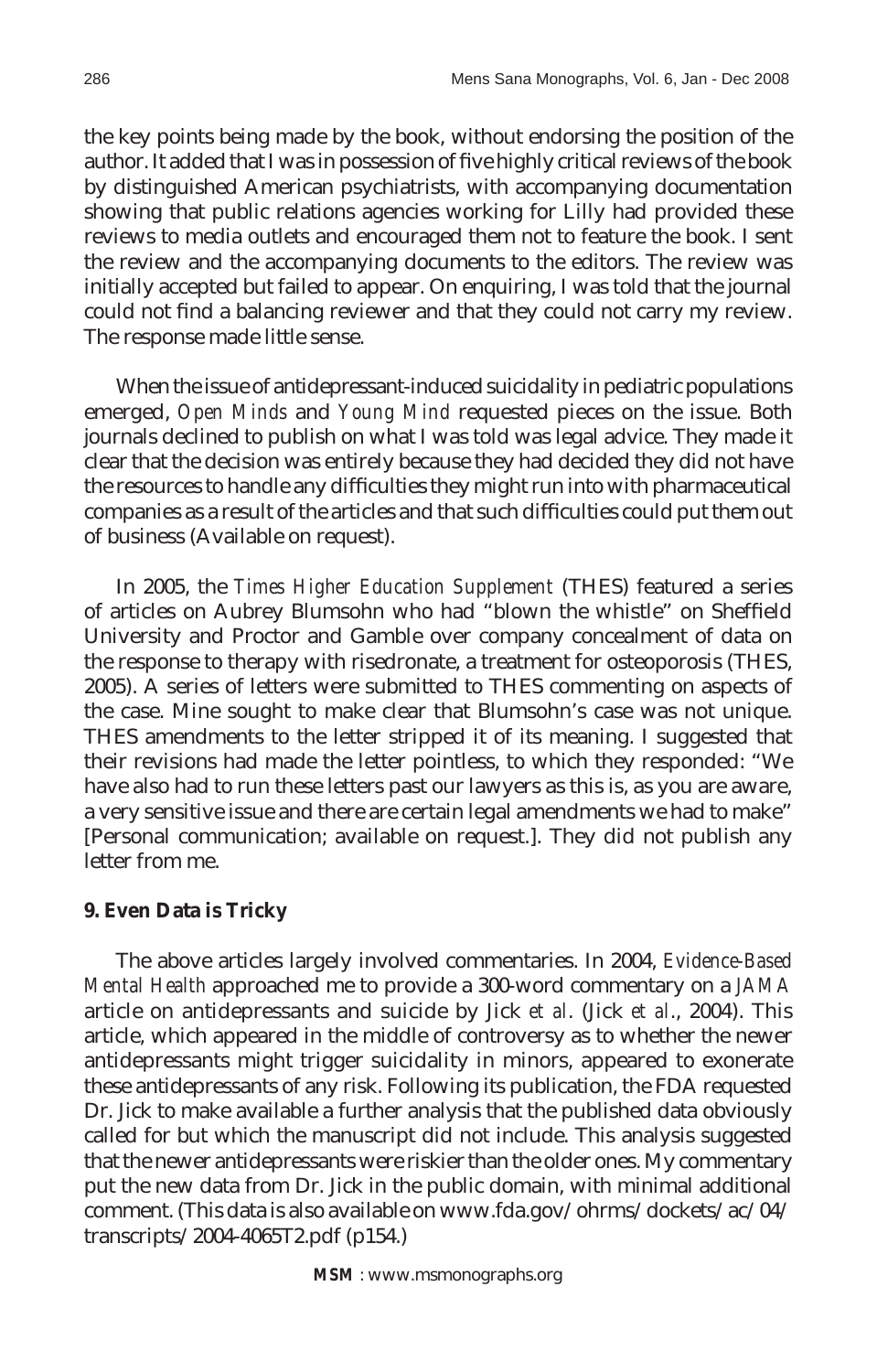This seemed to be an unusual development for the journal – frontline staff invoked the senior editors. In spite of indicating that it seemed to me that the best way forward surely was to have new evidence made available, perhaps with an accompanying comment by any other party of their choosing, the journal decided instead to abandon any comment on Dr. Jick's article.

In follow-up correspondence I noted that: "I think, looking at the confidence intervals in the originally published version, it was pretty clear that a reanalysis of the figures would throw up problems for anyone who was committed to the view that SSRIs pose no problems. And that's just what a reanalysis did.

"JAMA has also published another article on the treatment of adolescent depression (TADS) where again the abstract and headline and content are at variance with the data from the study which, by strict criteria, is a failed Prozac study. But JAMA have turned down pretty well all correspondence on the Jick article or the TADS article, while running lengthy commentaries praising these same articles, both of which have also attracted front page New York Times and Boston Globe coverage. At the same time, I and colleagues have sent a metaanalysis of all 677 (published) SSRI trials to JAMA, who have turned it down on the basis of a point that could have been handled by a simple rewording. Make what you will of this" (E-mail, DH to Sam Vincent of *Evidence-Based Mental Health*; 29/10/2004). The view of my colleague authors and I of this article was that the *JAMA* reviews had not pointed out any substantive problem with the article and, indeed, the *BMJ* later took the same article essentially unchanged and it has been among the top three cited articles in the *BMJ* in recent years.

#### **10. The** *BMJ* **Revisited**

In 2005, the *BMJ* had a new editor and I submitted an article on how the data on suicide and antidepressants had been manipulated. The peer reviews were longer than the original paper. After answering all queries, the paper was accepted. While in the middle of correcting the proofs, I received an e-mail from the editor: "Thank you very much for all your hard work on this article. I'm afraid we've run into a legal wall with our libel lawyer reluctant for us to publish your piece…. I remain supportive of publication but obviously can't do this against legal advice."

One consideration for the *BMJ* was that they were facing threats from Eli Lilly after running a news item about documents regarding the hazards of Prozac. Eventually, a year and a half later, possibly because of my persistence, the article was published (Healy, 2006a). The wording had been minimally altered to emphasize the failings of the regulatory authorities for the corrupted data in the public domain and to de-emphasize any failings on the part of the company.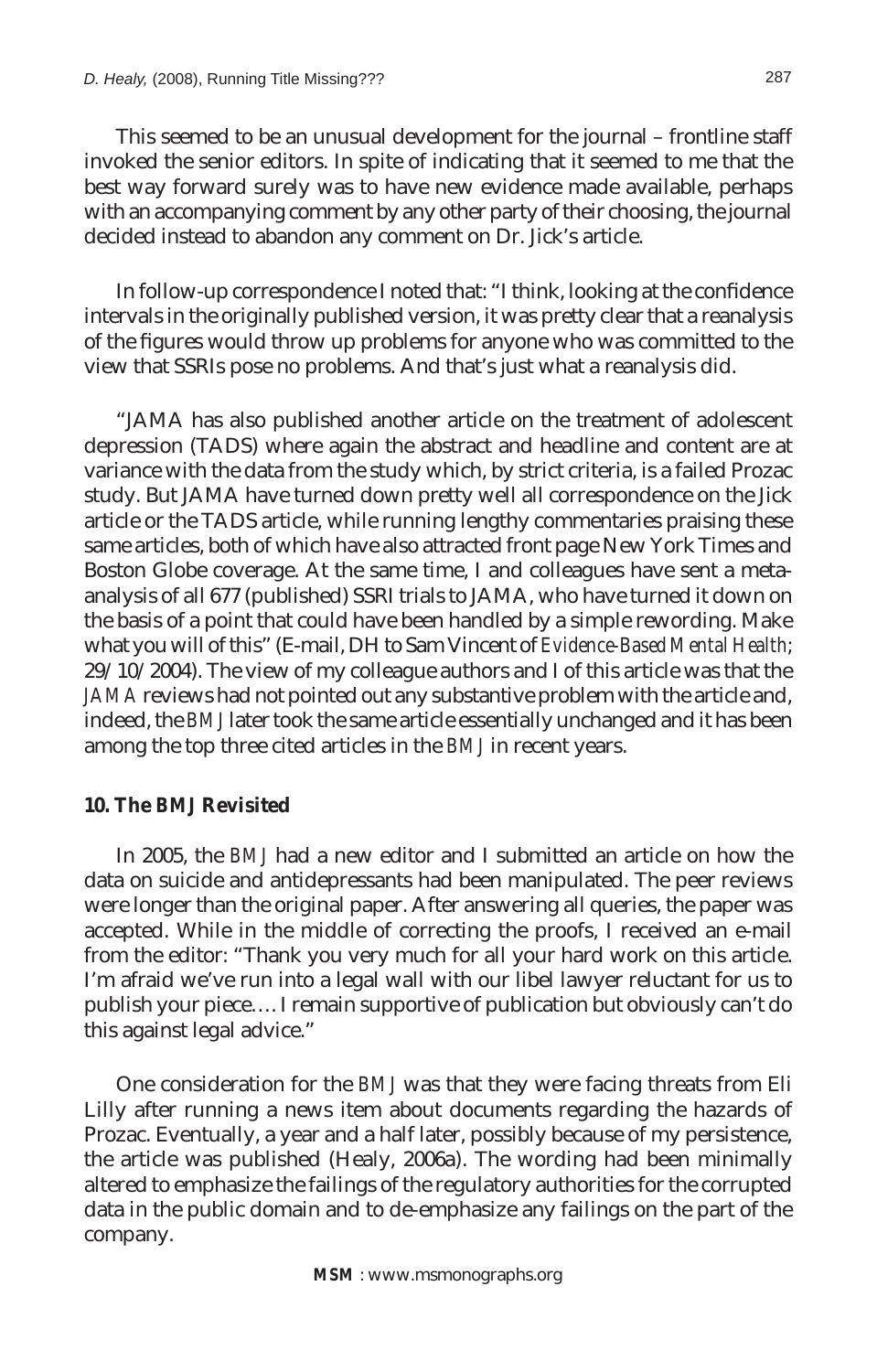#### **11. Publishing Study 329**

Study 329 was the key study of GlaxoSmithKline's (GSK) SSRI antidepressant, paroxetine, in depressed children. Faced with the results from this trial, company documents show GSK had concluded in 1998 that the drug did not work and that the data could not be presented publicly or even shown to the regulator. Nevertheless the "positive" aspects of the data would be selected for publication (see www.healthyskepticism.org/presentations/2007/Study329.ppt).

In 2001, an article reporting the results of 329 appeared in the *Journal of the American Academy of Child and Adolescent Psychiatry (JAACAP)*, the journal with the highest impact factor in child psychiatry. Apparently authored by some of the most distinguished psychopharmacologists in America, the article claimed that paroxetine was safe and effective for children (Keller *et al*., 2001). In fact, the paper was primarily authored by a medical writer. (E-mails from the company to the ghostwriter are available with this author.) The selected data and the claims presented in this paper were presented at a series of meetings by the "authors," and sales of this drug, whose use in children was unlicensed, soared.

This is not the only case of its type, but the divide between what the published literature and the actual trial data show in the case of antidepressants given to children is possibly now the greatest known divide in all of medicine (Healy, 2006b). The processes that gave rise to this divide, however, can be reasonably assumed to apply to all other areas of therapeutics also.

The editors of our leading medical journals have attempted to clean up the mess posed by ghostwriting and lack of access to the underlying data from company studies by asking for authorship declarations and conflict of interest statements, rather than by requiring that companies make available the raw data. Asked baldly on BBC's investigative *Panorama* programme whether she would retract Study 329 or regretted its publication, now that it had been shown to be ghostwritten and misleading, the editor of *JAACAP* replied, "No" (Dulcan, 2007).

#### **12. Critiquing Study 329**

In 2007, I was approached by *Index on Censorship* for a piece outlining evidence "that pharmaceutical companies are not transparent and that medical journals allow this to happen. The implications of this for doctors and the general public would also have to be spelt out. You put it very succinctly when we spoke – pharmaceutical companies get to publish articles in major journals under the banner of science but they don't conform to the norms of science. The fact that there's this curious 'gentleman's agreement,' which means that pharmaceutical companies don't have to produce their data, should also of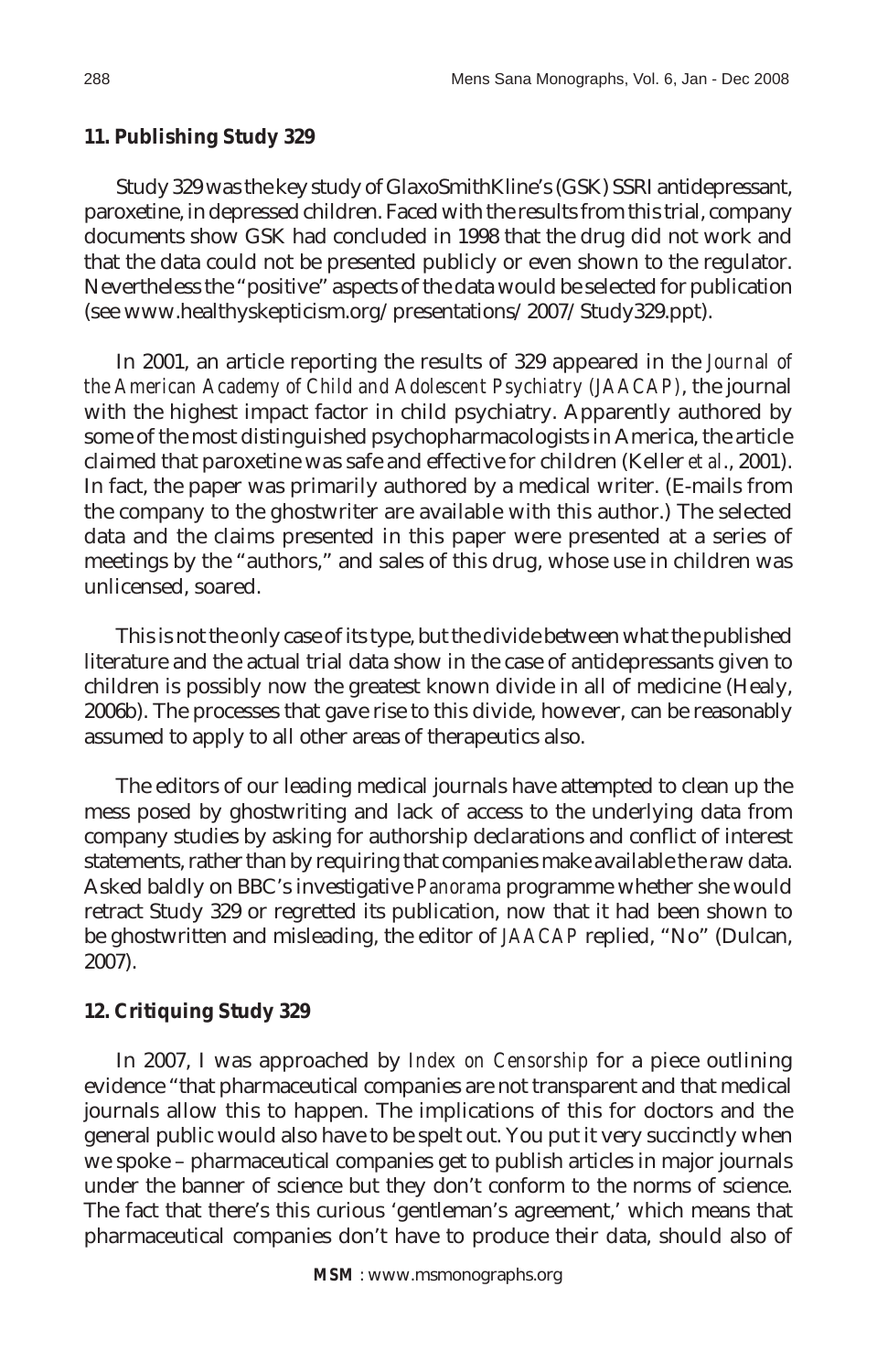course be mentioned…. I think, to an outsider who has certain expectations of science (that data is widely available and that access to data is fundamental in terms of any credibility), it's a baffling and shocking state of affairs" (E-mail; J. Glanville, Editor, *Index on Censorship*, to DH, 20/05/2007).

The resulting article covered the evolution of ghostwriting and the lack of access to clinical trial data, focusing on Study 329. An iterative process began that finally got to the lawyers: "Our lawyer has just taken a look at your piece, and I do need to ask you for more chapter and verse on some points.

"I realize this is taking up more of your time than you bargained for and do apologize – lawyers must make you weary by now – but I am sure you'll understand that it's necessary."

The process ended with: "The documents made interesting reading – and certainly answered the concerns – along with the cuts. But I've still got worries about running the piece…. I regret how things have turned out very much. I've appreciated all your help in finding documents and in cooperating with all my requests. As I've said before – it's a hugely important subject and we should be covering it." (Personal communication). *Index on Censorship* self-censored: the article is under review elsewhere.

#### **13. Study 329 Re-critiqued**

The difficulties with the publication of a critique of 329 do not seem to be solely due to its author. Following the emergence of evidence that SmithKline Beecham had viewed 329 as a failed study but nevertheless considered selecting the good bits for publication, the *Lancet* published an editorial (Editorial, 2004): "Depressing Research." Subsequently, the journal published a letter from A. Benbow (Benbow, 2004) of GlaxoSmithKline claiming that the company was transparent on all issues to do with clinical trials. Leemon McHenry and Jon Jureidini wrote to the *Lancet* taking issue with Benbow's claims in a letter clearly stating that as an expert in the legal case involving Study 329 Jureidini had a conflict of interest. The *Lancet* agreed to publish their letter (letter available from author) but sent it first to GlaxoSmithKline who replied that it would not be appropriate to publish the letter, given Dr Jureidini's role as an expert witness involved in these issues, implying that seeking publication in the *Lancet* was a tactic designed to achieve a legal advantage; (letter available from author). On this basis, the *Lancet* declined to publish McHenry and Jureidini's letter (letter available from author) even though the original Benbow letter could as readily be construed in this fashion, as New York State had taken a fraud action against GlaxoSmithKline for their lack of transparency in 329 and related studies, which the company later settled. (This charge and its settlement was widely reported by all major American media outlets; I was consulted as a medical expert by New York State.)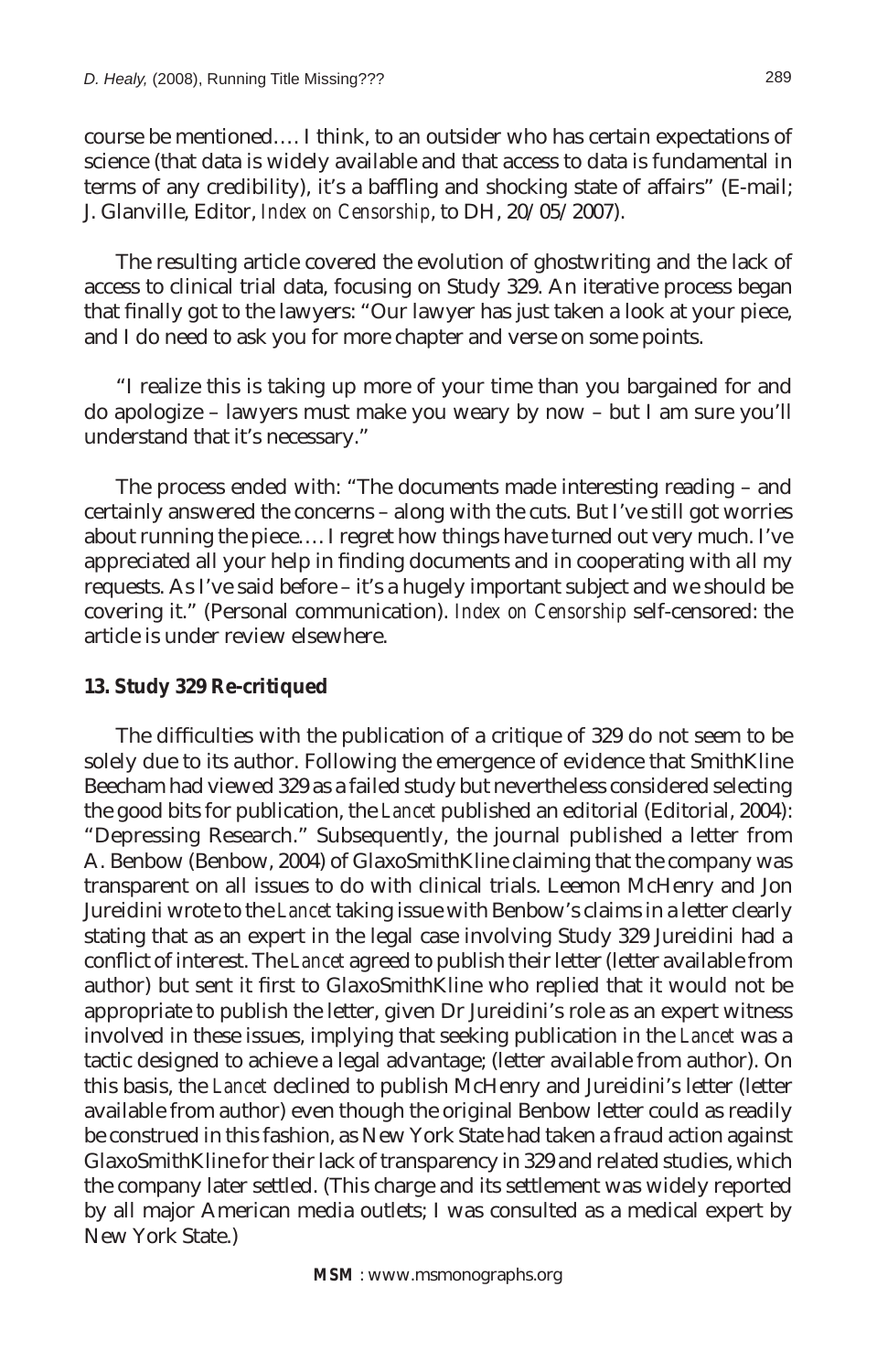McHenry, Jureidini, and Peter Mansfield wrote a further paper on Study 329: "Clinical Trials and Drug Promotion: Selective Reporting in Study 329." The editor of the *BMJ* wrote to them saying she had heard of their paper and wanted to fast track its publication. Six months later, after revisions, the *BMJ* indicated that their lawyers still had concerns and they would not publish.

#### **14. The Other Side**

In contrast to these difficulties in getting articles published, the process of publishing ghostwritten articles in major journals appears to be straightforward. In a 2006 *JAMA* editorial, Catherine de Angelis tackled the issue of why leading journals could not ban further articles from those linked to tainted articles, saying that "leveling sanctions against an author who fails to disclose financial interests by banning publication of his or her articles for some time period would only encourage that author to send his or her articles to another journal; it cleans our house by messing others. So what about all editors or at least a group, such as the ICMJE (International Committee of Medical Journal Editors), agreeing to share the information and jointly to ban the offending authors? Those who suggest this approach have not considered the risk of an antitrust suit" (De Angelis, 2006). This statement appears to concede that "scientific" journals cannot insist that contributors adhere to the norms of science by, for instance, being able to make publicly available the data on which their claims are based. This being the case, to avoid misleading a wider public, it might be better if publication outlets unwilling to commit to the norms of science were redesignated as periodicals rather than journals.

### **Concluding Remarks**

This selection of cases, on which the author has supporting documentation, points to the editorial concern with issues other than the truth-value of articles submitted to journals. Are these isolated instances or have other articles of mine been turned down for similar reasons, with the rejection coated in terms other than the actual ones? Perhaps other commissioned reviews or articles have not come my way because of similar factors. Are other academics in a similar situation but unaware of, or unable to prove, the operation of factors of this sort?

Having been an object of interest for a number of public relations companies working for pharmaceutical companies, who have targeted me as a problem to be handled, I am aware of the things that can be said about the author in such cases. Editors are unlikely to be immune to open postings by pharmaceutical companies claiming that Healy "has distorted and mischaracterized the evidence… many erroneous statements, unsupported contentions, and data distortions.... He has little scientific experience in conducting and interpreting the results of controlled clinical research…. Before becoming a litigation expert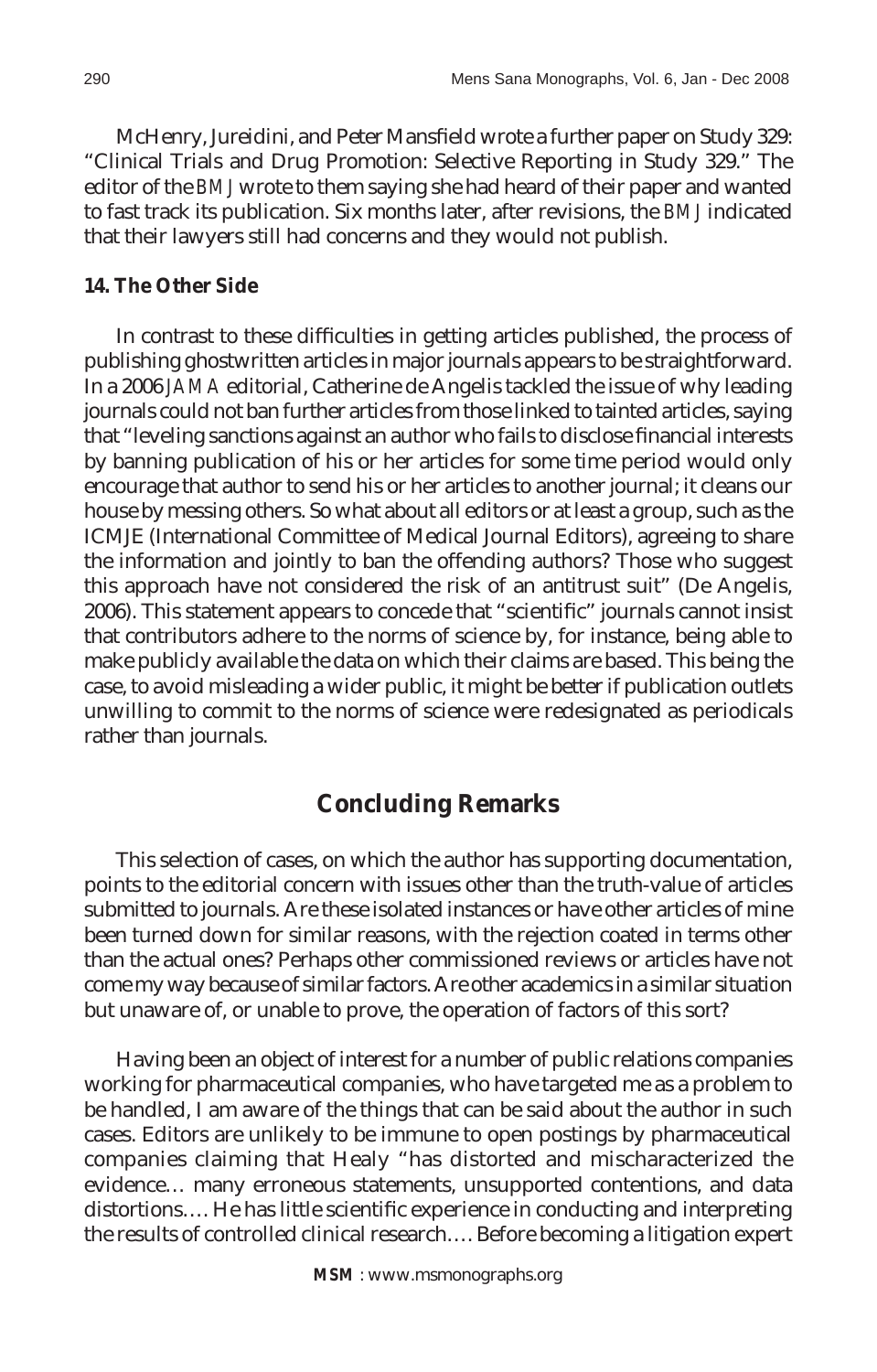witness testifying against SSRI manufacturers, Dr Healy published views opposite to those he now espouses on the question of whether SSRIs induce suicide" (Ryder, 2004).

Statements like this, which are actionably false, may have been made to invite a suit, knowing that such an action would drain a company critic of energy and time. The fact that I continue to leave statements like this uncontested may color the attitude of editors to material that comes their way. The legal departments of journals will also necessarily take some cognizance of the fact that pharmaceutical companies actively explore the possibility of suing those they find inconvenient. I am in possession, through freedom of information requests, of documents from Eli Lilly indicating just such an approach (www. healyprozac.com/AcademicStalking/default.htm). Companies have the resources, and may have the incentive, to sue even if there is little prospect of winning.

In terms of the examples cited above, it might be possible to frame a great deal of what happened in terms of the personality and background of the author. There are hints however that this may not be all there is to it in that some journals have accepted an identical article to one other editors rejected, and other authors have had difficulties tackling the same issues. On the substantive issue – that antidepressants can trigger suicide – my position has been vindicated. Finally, the correspondence from journal editors indicates that the prospect of being sued is an issue for them.

In terms of the dynamics of how issues are portrayed, it is worth noting the existence of a fundamental attributional error (Kahneman *et al*., 1982). This is our tendency to expect that individuals are responsible for problems rather than to believe problems arise from the complexities of situations. Such a predisposition to look for villains may make it easier for medical editors to decide against an author rather than confront the difficulties of a situation.

At the end of the day, the cases above do seem to suggest that there is a contrast between journals' difficulties in publishing material that is either entirely data driven or based on documents in the public domain, but which casts a company or drug in a bad light, and the apparent ease with which they accept articles that flout the central norms of science by refusing to permit access to the underlying data. It would be good to see some recognition that editors are faced with dilemmas in these areas – as without some recognition of this we are unlikely to generate solutions to the problem.

One possible helpful mechanism may be to have journals register articles submitted to them, just as companies now have to register clinical trials, with editors required to specify the reasons for non-acceptance of an article (quoted with permission; A. Blumsohn; personal communication). E-mails to and from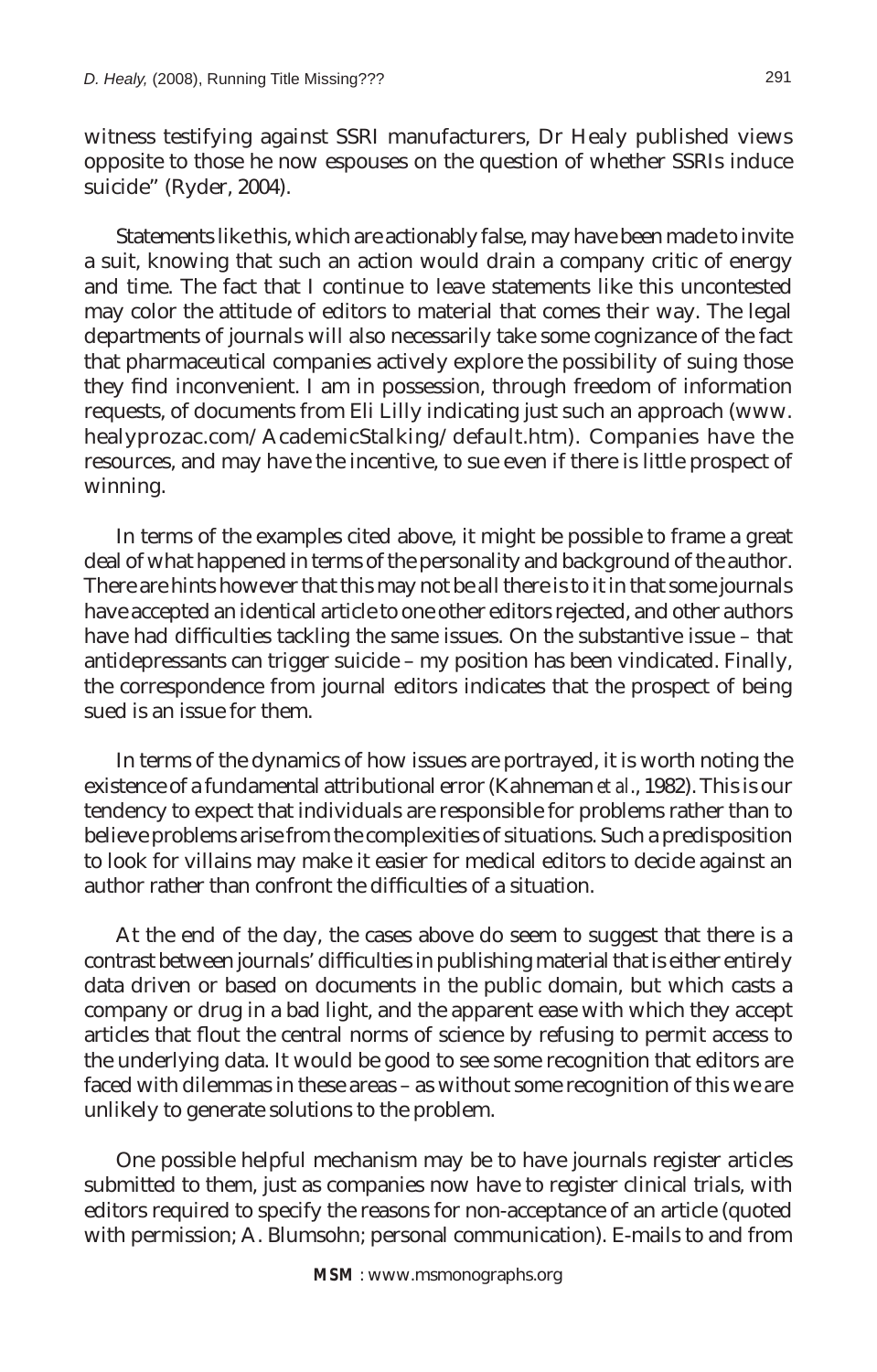the *BMJ* state: "The BMJ Group is one of the world's most trusted providers of medical information for doctors, researchers, health care workers, and patients." But the review process at *BMJ* and other journals is not transparent. Opening the process up to scrutiny might bolster trust.

Some of the issues raised here might be defused if the data from clinical trials were open to scrutiny. At present, journals permit companies to publish material without requiring that they conform to the norms of science by making the data available. These articles have become a primary tool for companies, who use them to market compounds under the banner of science. Availability of data might enable journals to publish defensible alternate claims.

#### **Take Home Message**

Many articles on medical issues interface with the business of medicine as much as its science base and, as such, the publication or non-publication of these articles may hinge not only on the truth-value of the article's contents or the qualities of its author but also on an editor's perception of the problems a company may pose to the journal.

#### **Competing Interests**

In the past 10 years DH has had consultancies with, been a principal investigator or clinical trialist for, been a chairman or speaker at international symposia for, or been in receipt of support to attend meetings from: Astra-Zeneca, Boots/Knoll Pharmaceuticals, Eli Lilly, Janssen-Cilag, Lorex-Synthelabo, Lundbeck organon, Pharmacia and Upjohn, Pierre-Fabre, Pfizer, Rhone-Poulenc, Roche, Sanofi, GlaxoSmithKline, Solvay. In the past two years, DH has had lecture fees and support to attend meetings from Astra-Zeneca and Lundbeck.

In the past 10 years DH has been an expert witness for the plaintiff in 15 legal actions involving SSRIs and has been consulted on a number of attempted suicides, suicides, and suicide–homicide cases following antidepressant medication, in most of which he has offered the view that the treatment was not involved. He has also been an expert witness in one patent case and one securities case involving psychotropic agents.

He is on good terms with a number of the editors of journals mentioned here and is not aware of any animosity toward any current or former editors.

(To some, my competing interests may not seem to put my article in a good light. But they show that pharmaceutical companies have consulted me extensively, which is unlikely to have been the case if I were intrinsically hostile to pharmacotherapy. In everything I write I include these links to companies for just this reason. The paragraph regarding journal editors is to show that this article is not born out of personal animosity but is, rather, simply trying to describe a situation which needs to be remedied.)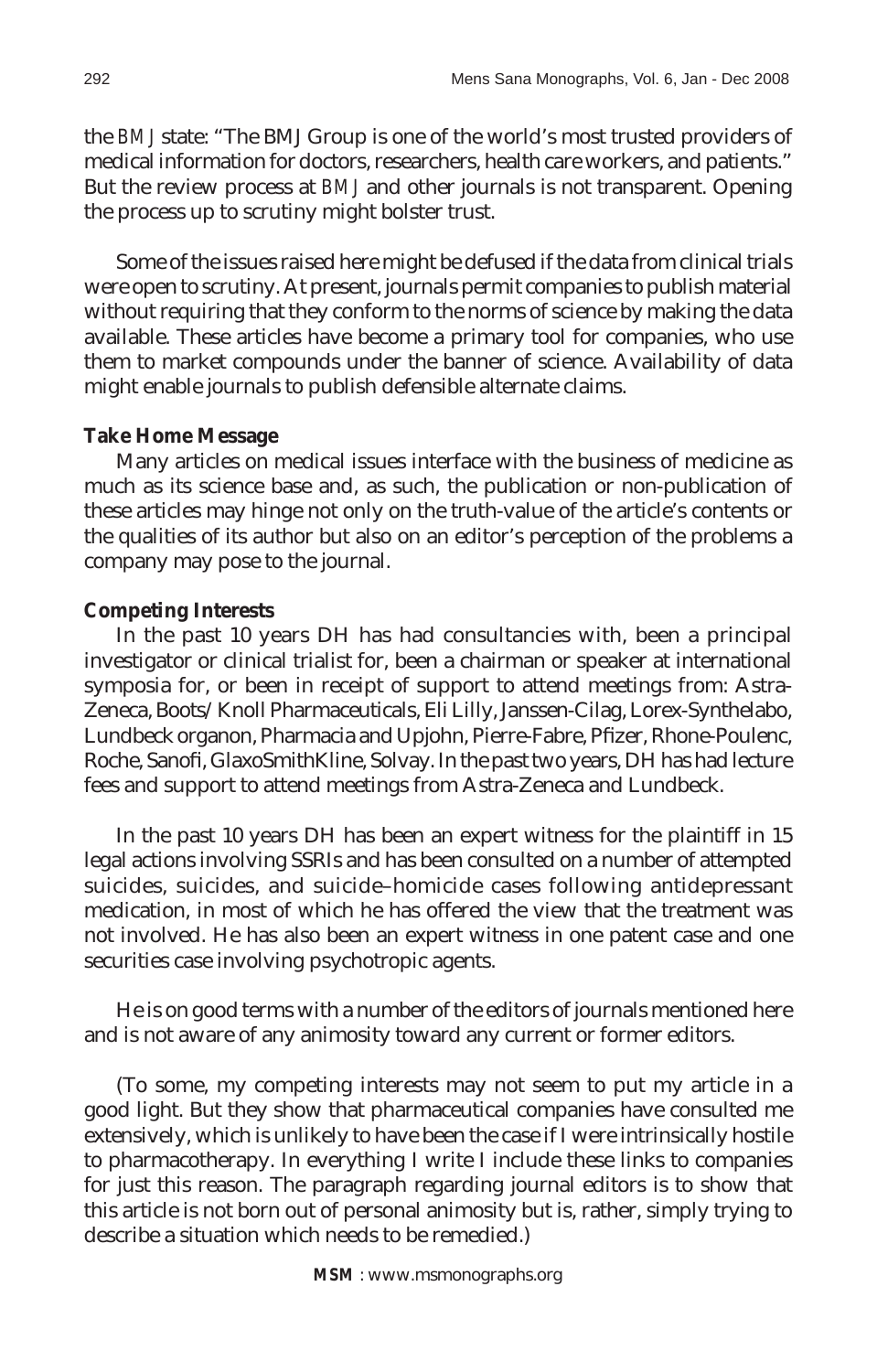### **Declaration**

This is my own unpublished work. It has not been submitted for publication elsewhere.

# **References**

- 1. **Beasley C.M., Dornseif B.E., Bosomworth J.C., Sayler M.E., Rampey A.H., Heiligenstein J.H., Thompson V.I., Murphy D.J., Massica D.N., (1991),** Fluoxetine and suicide: a meta-analysis of controlled trials of treatment for depression, *BMJ*, **303**, p685-692.
- 2. **Benbow A., (2004),** Depressing misrepresentation, *Lancet*, **363**, p1732-1733.
- 3. **De Angelis C., (2006),** The Influence of Money on Medical Science, *JAMA* **296**, p996-998.
- 4. **Dulcan M., (2007),** BBC. Panorama: Secrets of the Drug Trial. Jan 15th 2007. http://news. bbc.co.uk/1/hi/programmes/panorama/6317137.stm.
- 5. **Editorial, (2004),** Depressing research, *Lancet*, **363**, p1335.
- 6. **Elliott C., Chambers T., (2004),** Introduction. In: *Prozac as a Way of Life* (C. Elliott and T Chambers eds.). University of North Carolina Press, Chapel Hill, p1-18.
- 7. **Healy D., (1999a),** Guest Editorial: A Failure to Warn, *International Journal of Risk and Safety in Medicine*, **12**, p151-156.
- 8. **Healy D., (1999b),** Clinical trials and legal jeopardy, *Bulletin of Medical Ethics*, **153**, p13-18.
- 9. **Healy D., (2000a),** Antidepressant induced suicidality, *Primary Care Psychiatry*, **6**, p23-28.
- 10. **Healy D., (2000b),** Good Science or Good Business? *Hastings Center Report*, **30**, p19-23.
- 11. **Healy D., Cattell D., (2003),** The Interface between authorship, industry and science in the domain of therapeutics, *British J Psychiatry*, **182**, p22-27.
- 12. **Healy D., (2004),** *Let Them Eat Prozac*. New York University Press, New York. (The full correspondence is available on www.healyprozac.com).
- 13. **Healy D., (2006a),** Did regulators fail over selective serotonin reuptake inhibitors? *BMJ*, **333**, p92-95.
- 14. **Healy D., (2006b),** Manufacturing Consensus, *Culture, Medicine and Psychiatry*, **30**, p135-156.
- 15. **Jick H., Kaye J.A., Jick S.S., (2004),** Antidepressants and the risk of suicidal behaviors, *JAMA*, **292**, p338-343.
- 16. **Kahneman D., Slovic P., Tversky A., (1982),** *Judgement under Uncertainty*. Cambridge University Press, Cambridge.
- 17. **Keller M.D., Ryan N.D., Strober M., Klein R.G., Kutcher S.P., Birmaher B., Hagino O R., Koplewicz H., Carlsson G.A., Clarke G.N., Emslie G.J., Feinberg D., Geller B., Kusumakar V., Papatheodorou G., Sack W.H., Sweeney M., Wagner K.D., Weller E.,**  Winters N.C., Oakes R., McCafferty J.P., (2001), Efficacy of paroxetine in the treatment of adolescent major depression: a randomized, controlled trial, *J Am Acad Child Adolesc Psychiatry*, **40**, p762-772.
- 18. **McHenry L., (2007),** MSM Book Review. In: The Academia-Industry Symposium MSM 2007: Medical Practice and the Pharmaceutical Industry. And Ever the Duo Shall Meet (A.R. Singh and S.A. Singh eds.), *MSM*, **5**, Jan - Dec 2007, p228-232.
- 19. **Oswald I., (1991),** Letter, *BMJ*, **303**, p1058.
- 20. Ryder S., (2004), Letter to Robert J Temple, Director, Office of Drug Evaluations, July 26, 2004. Available at: www.FDA.gov/ohms/dockets/ac/04/briefing/2004-406561-31-pfizerletter.pdf. p24-25. (Accessed 21 Sept 2007).
- 21. Times Higher Education Supplement, (2005), Data row sparks research debate. 25<sup>th</sup> November, p1. Available at: http://www.thes.co.uk/search/story.aspx?story\_id=2026283 (Accessed 21 Sept 2007).